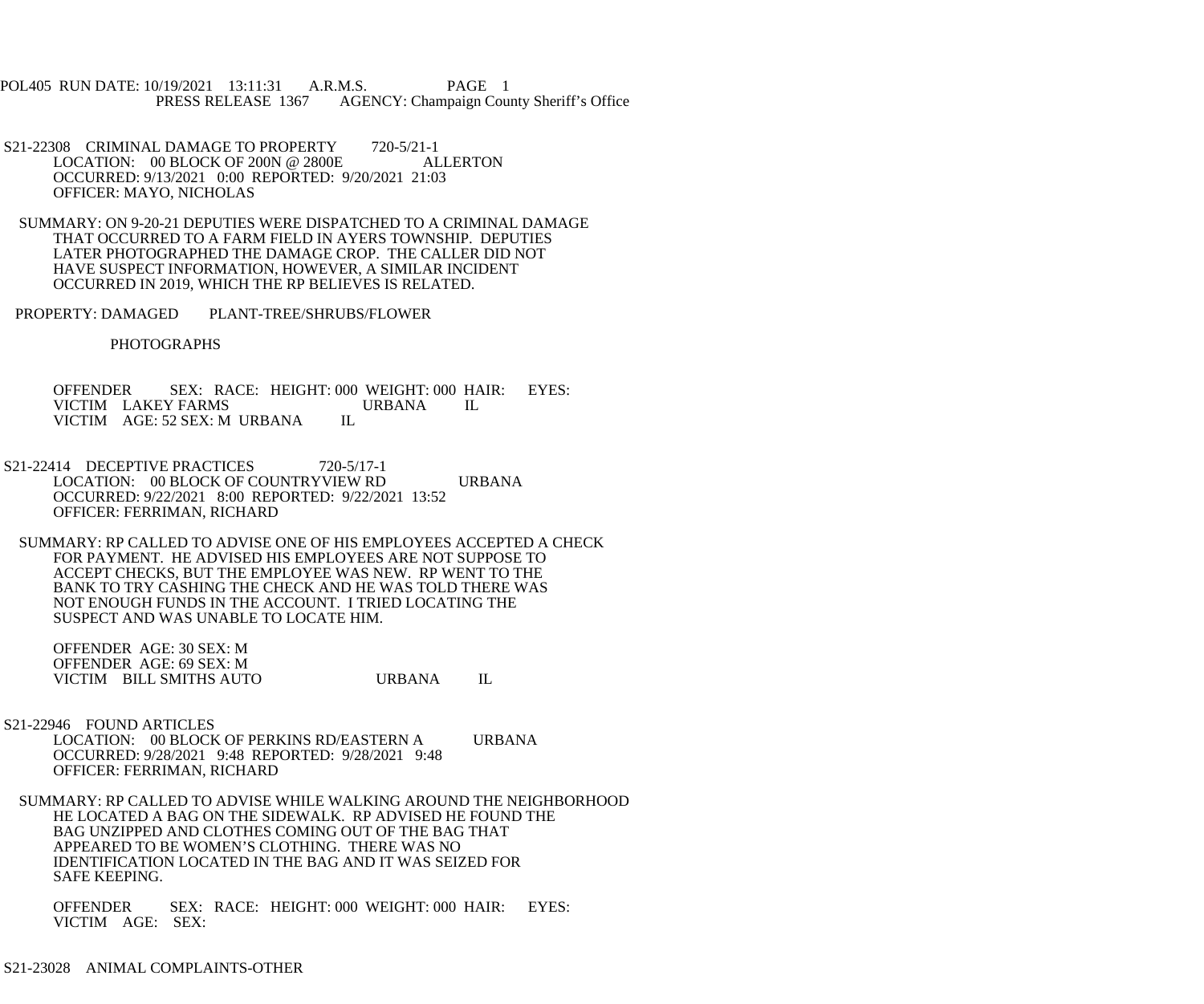POL405 RUN DATE: 10/19/2021 13:11:31 A.R.M.S. PAGE 2 PRESS RELEASE 1367 AGENCY: Champaign County Sheriff's Office LOCATION: N FIFTH ST N / WARREN OCCURRED: 9/29/2021 7:30 REPORTED: 9/29/2021 7:30 OFFICER: HALLETT, SHAWN

 SUMMARY: I WAS FLAGGED DOWN BY THE RP/VICTIM ABOUT A DOG THAT CHASED HIM ON THE BIKE PATH. THE RP/VICTIM JUMPED ON THE HOOD OF A CAR TO GET AWAY FROM THE DOG. THERE WAS DAMAGE DONE TO THE CAR AND THE DOG OWNER AGREED TO PAY FOR THE DAMAGES. THE RP/VICTIM SUSTAINED A BACK INJURY JUMPING ON THE CAR AND WANTED THE REPORT ON FILE. THE DOG WAS LOCATED AND RETURNED TO OWNER WITHOUT FURTHER INCIDENT.

PROPERTY: DAMAGED 1 MOTOR VEHICLE-OTHER

 OFFENDER AGE: 41 SEX: F VICTIM AGE: 60 SEX: M ST JOSEPH IL VICTIM AGE: 63 SEX: F SPRINGFIELD IL

S21-23049 COMPUTER FRAUD 720-5/17-50 LOCATION: 100 BLOCK OF HELTON AV OGDEN OCCURRED: 9/06/2021 12:00 REPORTED: 9/29/2021 12:09 OFFICER: BIALESCHKI, DOUG

SUMMARY: R-P CALLED AFTER BEING SCAMMED OUT OF \$8,000 IN MONEY CARDS

PROPERTY: STOLEN 16 CREDIT/DEBIT/GAS CARDS

 OFFENDER AGE: 00 SEX: RACE: HEIGHT: 000 WEIGHT: 000 HAIR: EYES: VICTIM AGE: 74 SEX: F OGDEN IL OFFENDER AGE: 00 SEX: RACE: HEIGHT: 000 WEIGHT: 000 HAIR: EYES:

- S21-23076 DECEPTIVE PRACTICES 720-5/17-1<br>LOCATION: ROWENA DR / C / CEDRIC DR/PERKINS RD OCCURRED: 9/24/2021 0:00 REPORTED: 9/29/2021 15:54 OFFICER: MAYO, NICHOLAS
- SUMMARY: ON 9-29-21 DEPUTIES TOOK A REPORT OF DECEPTIVE PRACTICES. THE REPORTING PERSON ADVISED THAT SHE USED A CASH APP TO PAY AN INDIVIDUAL, WHOM SHE THOUGHT WAS A FRIEND. THE RP LATER DISCOVERED THAT HER FRIENDS SOCIAL MEDIA ACCOUNT WAS HACKED, AND THE RP WAS SCAMMED BY AN UNKNOWN INDIVIDUAL.
- PROPERTY: PHOTOGRAPHS

## PHOTOGRAPHS

 OFFENDER SEX: RACE: HEIGHT: 000 WEIGHT: 000 HAIR: EYES: VICTIM AGE: 19 SEX: F URBANA IL

S21-23147 DECEPTIVE PRACTICES 720-5/17-1